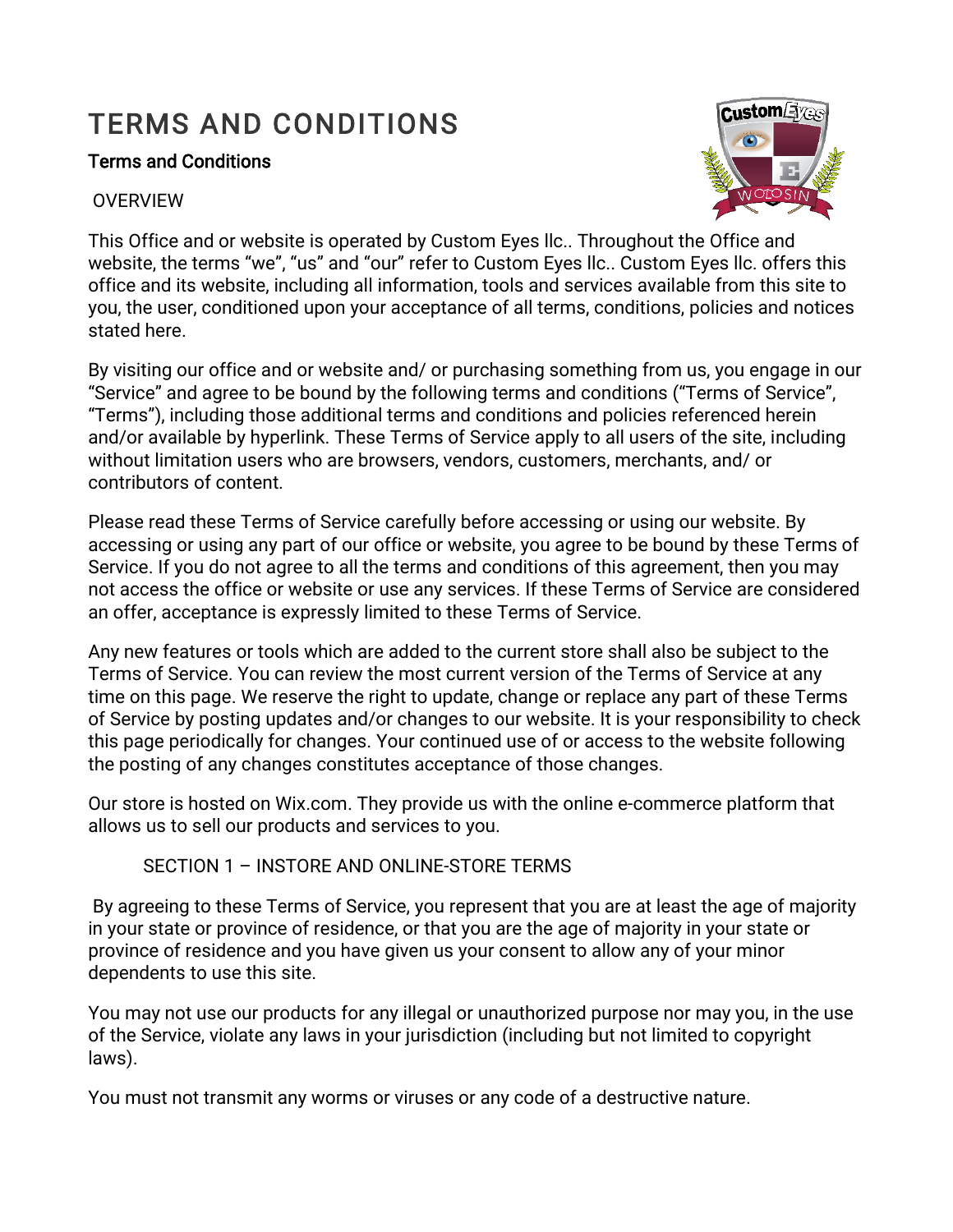A breach or violation of any of the Terms will result in an immediate termination of your Services.

## SECTION 2 - GENERAL CONDITIONS

We reserve the right to refuse service to anyone for any reason at any time.

You understand that your content (not including credit card information), may be transferred unencrypted and involve (a) transmissions over various networks; and (b) changes to conform and adapt to technical requirements of connecting networks or devices. Credit card information is always encrypted during transfer over networks.

You agree not to reproduce, duplicate, copy, sell, resell or exploit any portion of the Service, use of the Service, or access to the Service or any contact on the website through which the service is provided, without express written permission by us.

The headings used in this agreement are included for convenience only and will not limit or otherwise affect these Terms.

SECTION 3 - ACCURACY, COMPLETENESS AND TIMELINESS OF INFORMATION

We are not responsible if information made available on this site is not accurate, complete or current. The material on this site is provided for general information only and should not be relied upon or used as the sole basis for making decisions without consulting primary, more accurate, more complete or more timely sources of information. Any reliance on the material on this site is at your own risk.

This site may contain certain historical information. Historical information, necessarily, is not current and is provided for your reference only. We reserve the right to modify the contents of this site at any time, but we have no obligation to update any information on our site. You agree that it is your responsibility to monitor changes to our site.

SECTION 4 - MODIFICATIONS TO THE SERVICE AND PRICES

Prices for our products are subject to change without notice.

We reserve the right at any time to modify or discontinue the Service (or any part or content thereof) without notice at any time.

We shall not be liable to you or to any third-party for any modification, price change, suspension or discontinuance of the Service.

SECTION 5 - PRODUCTS OR SERVICES (if applicable)

Certain products or services may be available exclusively in office or online through the website. These products or services may have limited quantities and are subject to return or exchange only according to our Return Policy.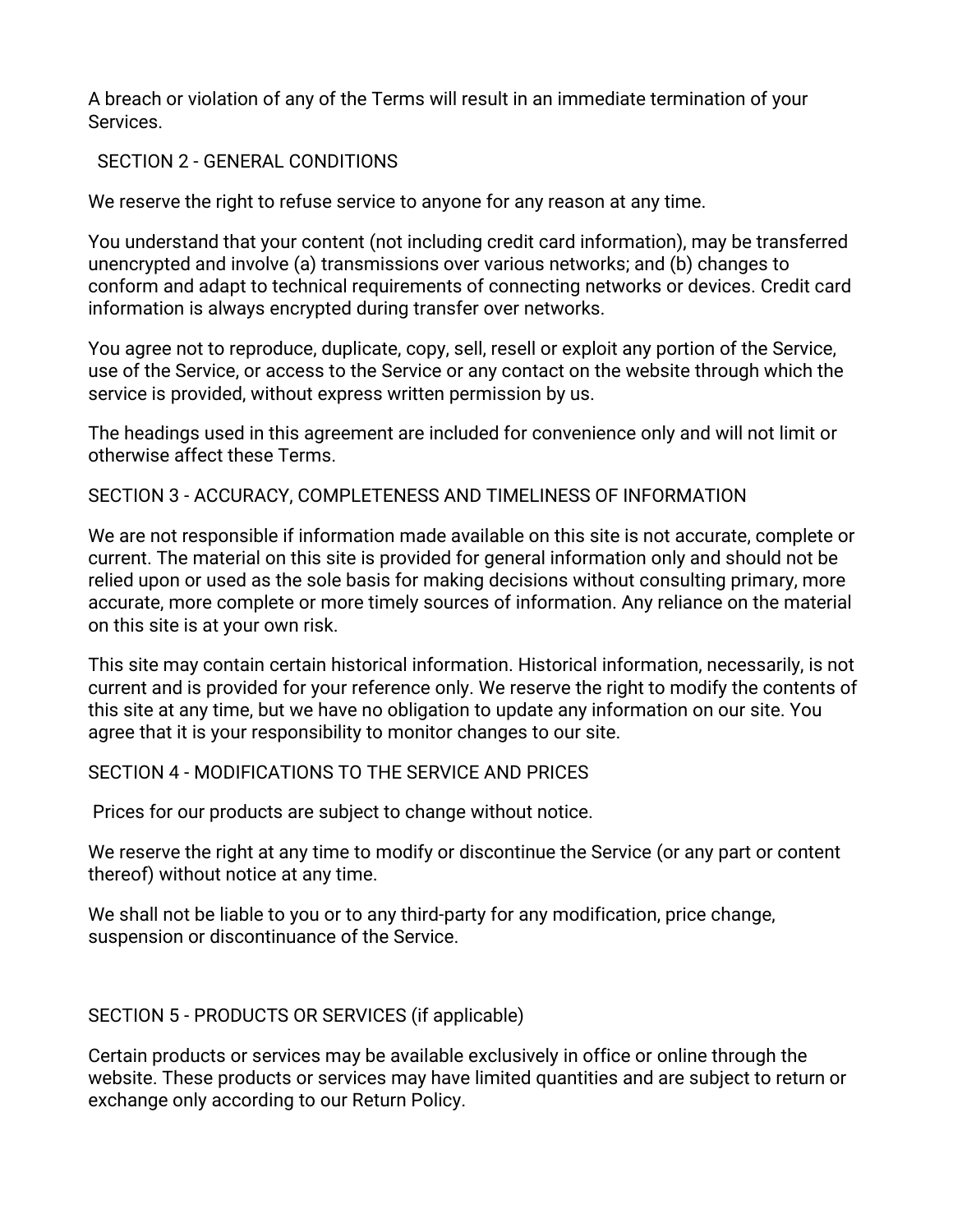We have made every effort to display as accurately as possible the colors and images of our products that appear at the store. We cannot guarantee that your computer monitor's display of any color will be accurate.

We reserve the right, but are not obligated, to limit the sales of our products or Services to any person, geographic region or jurisdiction. We may exercise this right on a case-by-case basis. We reserve the right to limit the quantities of any products or services that we offer. All descriptions of products or product pricing are subject to change at anytime without notice, at the sole discretion of us. We reserve the right to discontinue any product at any time. Any offer for any product or service made on this site is void where prohibited.

We do not warrant that the quality of any products, services, information, or other material purchased or obtained by you will meet your expectations, or that any errors in the Service will be corrected.

## SECTION 6 - ACCURACY OF BILLING AND ACCOUNT INFORMATION

We reserve the right to refuse any order you place with us. We may, in our sole discretion, limit or cancel quantities purchased per person, per household or per order. These restrictions may include orders placed by or under the same customer account, the same credit card, and/or orders that use the same billing and/or shipping address. In the event that we make a change to or cancel an order, we may attempt to notify you by contacting the e-mail and/or billing address/phone number provided at the time the order was made. We reserve the right to limit or prohibit orders that, in our sole judgment, appear to be placed by dealers, resellers or distributors.

You agree to provide current, complete and accurate purchase and account information for all purchases made at our store. You agree to promptly update your account and other information, including your email address and credit card numbers and expiration dates, so that we can complete your transactions and contact you as needed.

For more detail, please review our Returns Policy.

#### SECTION 7 - OPTIONAL TOOLS

We may provide you with access to third-party tools over which we neither monitor nor have any control nor input.

You acknowledge and agree that we provide access to such tools "as is" and "as available" without any warranties, representations or conditions of any kind and without any endorsement. We shall have no liability whatsoever arising from or relating to your use of optional third-party tools.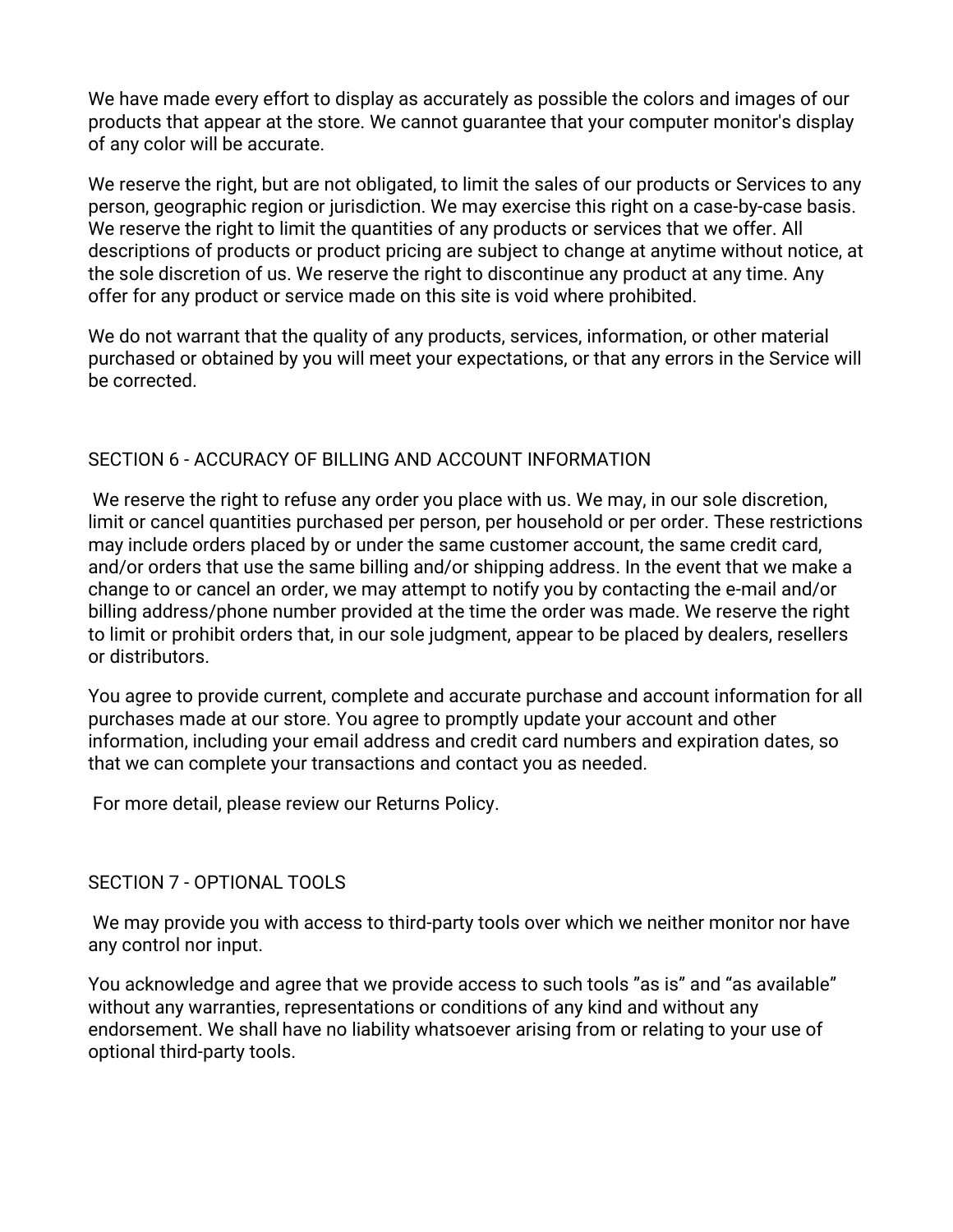Any use by you of optional tools offered through the site is entirely at your own risk and discretion and you should ensure that you are familiar with and approve of the terms on which tools are provided by the relevant third-party provider(s).

We may also, in the future, offer new services and/or features through the website (including, the release of new tools and resources). Such new features and/or services shall also be subject to these Terms of Service.

#### SECTION 8 - THIRD-PARTY LINKS

Certain content, products and services available via our Service may include materials from third-parties.

Third-party links on in this office or website may direct you to third-party websites that are not affiliated with us. We are not responsible for examining or evaluating the content or accuracy and we do not warrant and will not have any liability or responsibility for any third-party materials or websites, or for any other materials, products, or services of third-parties.

We are not liable for any harm or damages related to the purchase or use of goods, services, resources, content, or any other transactions made in connection with any third-party websites. Please review carefully the third-party's policies and practices and make sure you understand them before you engage in any transaction. Complaints, claims, concerns, or questions regarding third-party products should be directed to the third-party.

## SECTION 9 - USER COMMENTS, FEEDBACK AND OTHER SUBMISSIONS

If, at our request, you send certain specific submissions (for example contest entries) or without a request from us you send creative ideas, suggestions, proposals, plans, or other materials, whether online, by email, by postal mail, or otherwise (collectively, 'comments'), you agree that we may, at any time, without restriction, edit, copy, publish, distribute, translate and otherwise use in any medium any comments that you forward to us. We are and shall be under no obligation (1) to maintain any comments in confidence; (2) to pay compensation for any comments; or (3) to respond to any comments.

We may, but have no obligation to, monitor, edit or remove content that we determine in our sole discretion are unlawful, offensive, threatening, libelous, defamatory, pornographic, obscene or otherwise objectionable or violates any party's intellectual property or these Terms of Service.

You agree that your comments will not violate any right of any third-party, including copyright, trademark, privacy, personality or other personal or proprietary right. You further agree that your comments will not contain libelous or otherwise unlawful, abusive or obscene material, or contain any computer virus or other malware that could in any way affect the operation of the Service or any related website. You may not use a false e-mail address, pretend to be someone other than yourself, or otherwise mislead us or third-parties as to the origin of any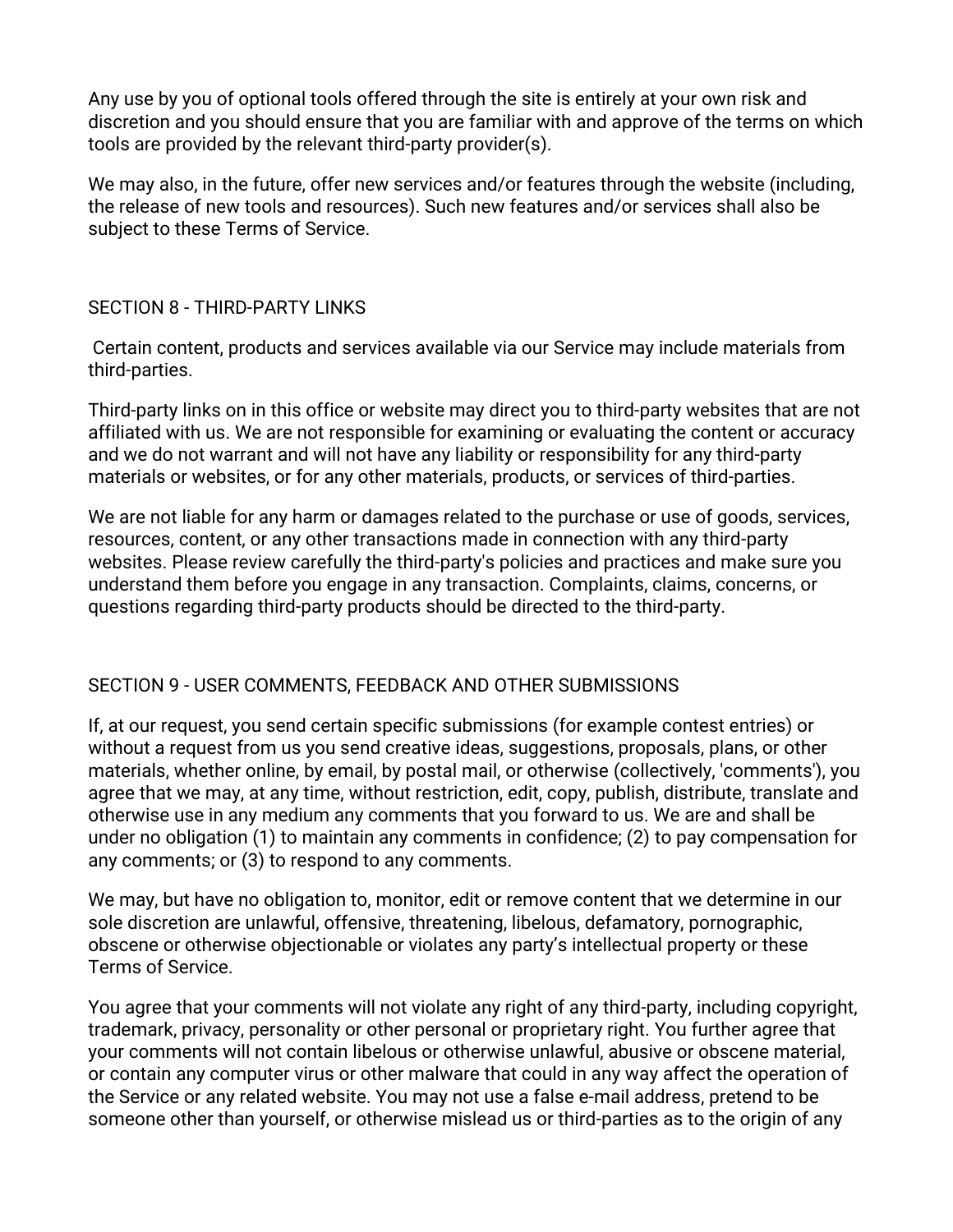comments. You are solely responsible for any comments you make and their accuracy. We take no responsibility and assume no liability for any comments posted by you or any thirdparty.

#### SECTION 10 - PERSONAL INFORMATION

Your submission of personal information through the Office store is governed by our Privacy Policy. To view our Privacy Policy.

#### SECTION 11 - ERRORS, INACCURACIES AND OMISSIONS

Occasionally there may be information on our site or in the Service that contains typographical errors, inaccuracies or omissions that may relate to product descriptions, pricing, promotions, offers, product shipping charges, transit times and availability. We reserve the right to correct any errors, inaccuracies or omissions, and to change or update information or cancel orders if any information in the Service or on any related website is inaccurate at any time without prior notice (including after you have submitted your order).

We undertake no obligation to update, amend or clarify information in the Service or on any related website, including without limitation, pricing information, except as required by law. No specified update or refresh date applied in the Service or on any related website, should be taken to indicate that all information in the Service or on any related website has been modified or updated.

## SECTION 12 - PROHIBITED USES

In addition to other prohibitions as set forth in the Terms of Service, you are prohibited from using the site or its content: (a) for any unlawful purpose; (b) to solicit others to perform or participate in any unlawful acts; (c) to violate any international, federal, provincial or state regulations, rules, laws, or local ordinances; (d) to infringe upon or violate our intellectual property rights or the intellectual property rights of others; (e) to harass, abuse, insult, harm, defame, slander, disparage, intimidate, or discriminate based on gender, sexual orientation, religion, ethnicity, race, age, national origin, or disability; (f) to submit false or misleading information; (g) to upload or transmit viruses or any other type of malicious code that will or may be used in any way that will affect the functionality or operation of the Service or of any related website, other websites, or the Internet; (h) to collect or track the personal information of others; (i) to spam, phish, pharm, pretext, spider, crawl, or scrape; (j) for any obscene or immoral purpose; or (k) to interfere with or circumvent the security features of the Service or any related website, other websites, or the Internet. We reserve the right to terminate your use of the Service or any related website for violating any of the prohibited uses.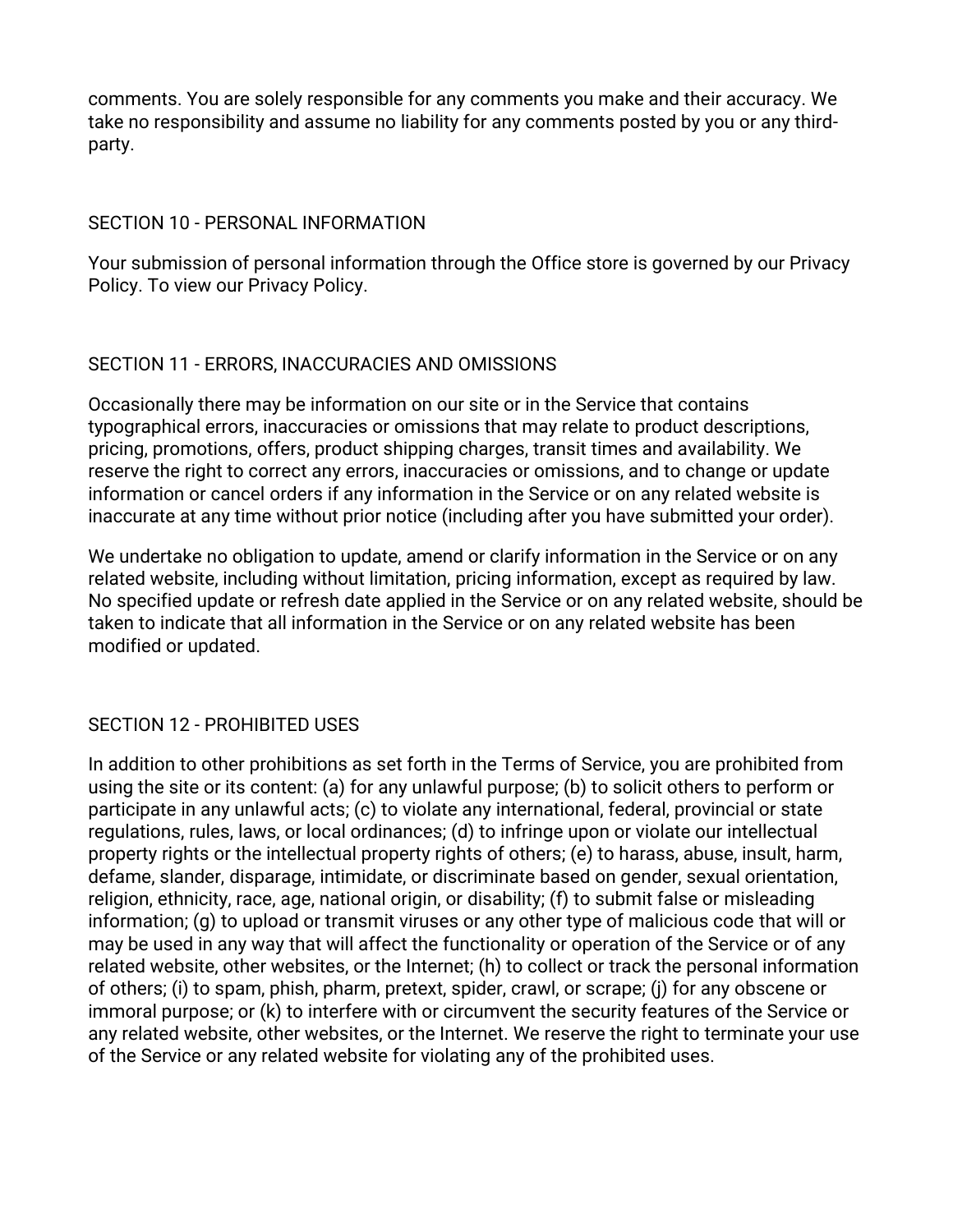#### SECTION 13 - DISCLAIMER OF WARRANTIES; LIMITATION OF LIABILITY

We do not guarantee, represent or warrant that your use of our service will be uninterrupted, timely, secure or error-free.

We do not warrant that the results that may be obtained from the use of the service will be accurate or reliable.

You agree that from time to time we may remove the service for indefinite periods of time or cancel the service at any time, without notice to you.

You expressly agree that your use of, or inability to use, the service is at your sole risk. The service and all products and services delivered to you through the service are (except as expressly stated by us) provided 'as is' and 'as available' for your use, without any representation, warranties or conditions of any kind, either express or implied, including all implied warranties or conditions of merchantability, merchantable quality, fitness for a particular purpose, durability, title, and non-infringement.

In no case shall Custom Eyes llc., our directors, officers, employees, affiliates, agents, contractors, interns, suppliers, service providers or licensors be liable for any injury, loss, claim, or any direct, indirect, incidental, punitive, special, or consequential damages of any kind, including, without limitation lost profits, lost revenue, lost savings, loss of data, replacement costs, or any similar damages, whether based in contract, tort (including negligence), strict liability or otherwise, arising from your use of any of the service or any products procured using the service, or for any other claim related in any way to your use of the service or any product, including, but not limited to, any errors or omissions in any content, or any loss or damage of any kind incurred as a result of the use of the service or any content (or product) posted, transmitted, or otherwise made available via the service, even if advised of their possibility. Because some states or jurisdictions do not allow the exclusion or the limitation of liability for consequential or incidental damages, in such states or jurisdictions, our liability shall be limited to the maximum extent permitted by law.

In some cases, we may find that upgrading and or changing a lens material and or add-on features are necessary for the aesthetics, functionality, and or to expedite the delivery of the eyeglass/prescription. You agree to allow Custom Eyes llc. to change the material/add-ons of the lens and with-out notice.

You agree to allow Custom Eyes llc. to ship your order by any means it finds efficient. In this case sometimes it may be more efficient to have your order shipped direct from a third-party or distributor. You hereby give Custom Eyes llc. and all its affiliates consent to enroll you in rebate/delivery promotions sometimes offered by manufactures. Example: By ordering an Alcon product you may be enrolled in the MARLO virtual assistant program. This is where a third-party will send your order and update you with shipping and special offers and information. You also, agree to hold harmless to them or Custom Eyes llc. any fees accrued by such notifications.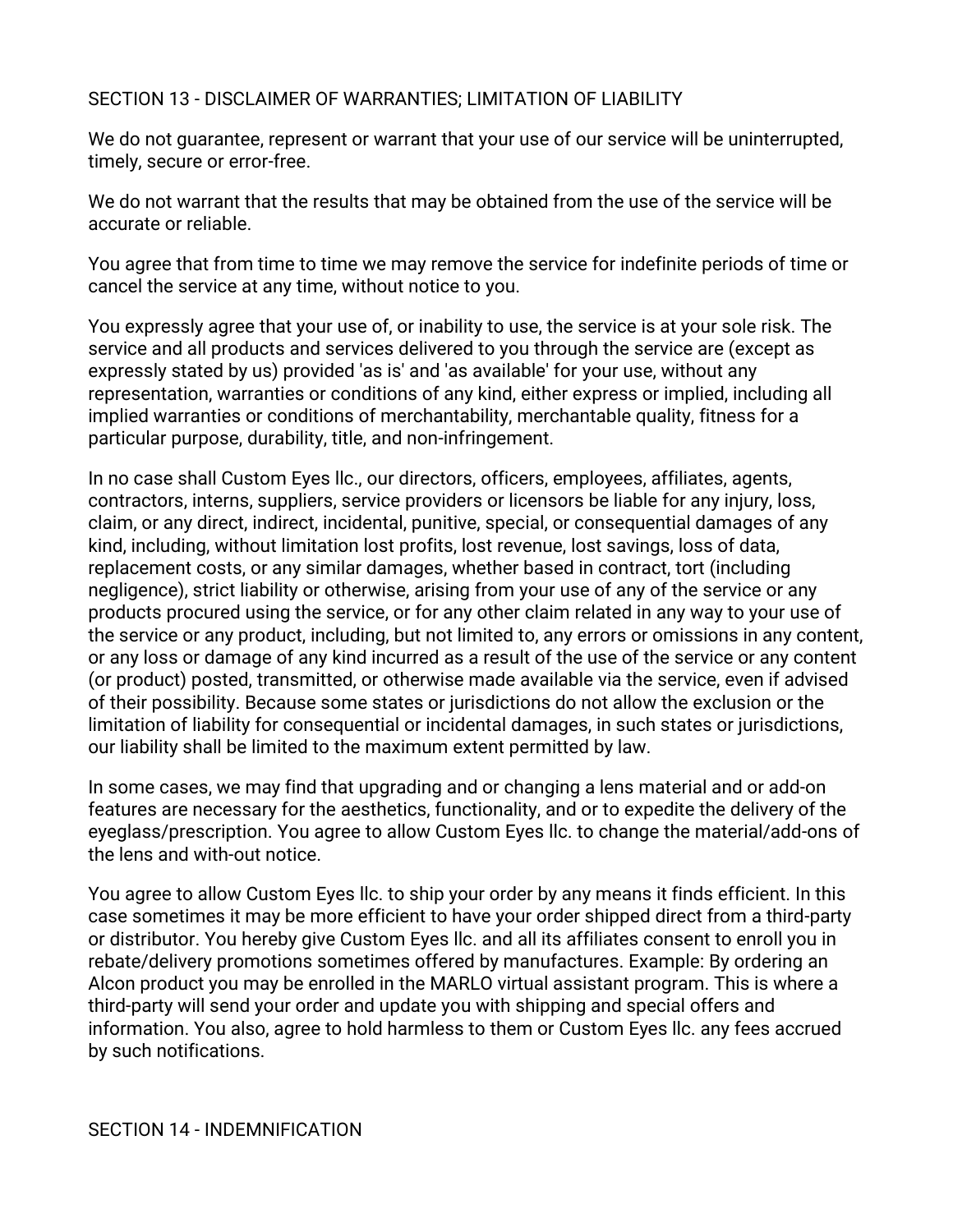You agree to indemnify, defend and hold harmless Custom Eyes llc. and our parent, subsidiaries, affiliates, partners, officers, directors, agents, contractors, licensors, service providers, subcontractors, suppliers, interns and employees, harmless from any claim or demand, including reasonable attorneys' fees, made by any third-party due to or arising out of your breach of these Terms of Service or the documents they incorporate by reference, or your violation of any law or the rights of a third-party.

#### SECTION 15 - SEVERABILITY

In the event that any provision of these Terms of Service is determined to be unlawful, void or unenforceable, such provision shall nonetheless be enforceable to the fullest extent permitted by applicable law, and the unenforceable portion shall be deemed to be severed from these Terms of Service, such determination shall not affect the validity and enforceability of any other remaining provisions.

#### SECTION 16 - TERMINATION

The obligations and liabilities of the parties incurred prior to the termination date shall survive the termination of this agreement for all purposes.

These Terms of Service are effective unless and until terminated by either you or us. You may terminate these Terms of Service at any time by notifying us that you no longer wish to use our Services, or when you cease using our site.

If in our sole judgment you fail, or we suspect that you have failed, to comply with any term or provision of these Terms of Service, we also may terminate this agreement at any time without notice and you will remain liable for all amounts due up to and including the date of termination; and/or accordingly may deny you access to our Services (or any part thereof).

## SECTION 17 - ENTIRE AGREEMENT

The failure of us to exercise or enforce any right or provision of these Terms of Service shall not constitute a waiver of such right or provision.

These Terms of Service and any policies or operating rules posted by us on this site or in respect to The Service constitutes the entire agreement and understanding between you and us and govern your use of the Service, superseding any prior or contemporaneous agreements, communications and proposals, whether oral or written, between you and us (including, but not limited to, any prior versions of the Terms of Service).

Any ambiguities in the interpretation of these Terms of Service shall not be construed against the drafting party.